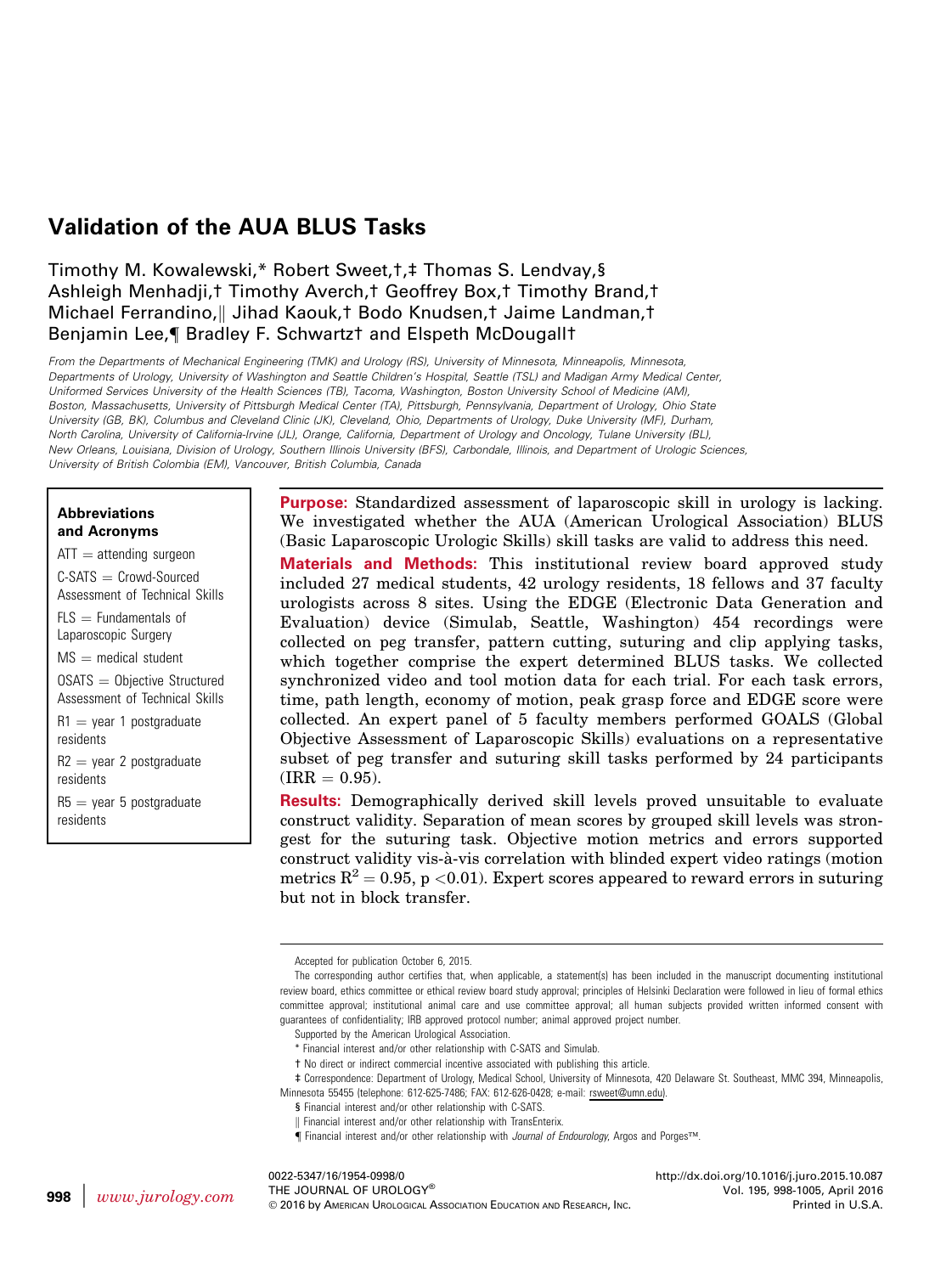<span id="page-1-0"></span>Conclusions: BLUS skill task performance scoring can discriminate among basic laparoscopic technical skill levels. Self-reported demographics are an unreliable source of determining laparoscopic technical skill.

Key Words: urologic surgical procedures/education; laparoscopy/standards; clinical competence; education, medical; validation studies

THE introduction of laparoscopy demanded that surgeons in practice and training acquire a new set of surgical skills. The experience of laparoscopic cholecystectomy in the late 1980s in general surgery was fraught with unacceptable complications and outcomes, which ultimately drove SAGES (Society of American Gastrointestinal and Endoscopic Surgeons) to create a curriculum in 1997 known as  $\text{FLS}$ .<sup>[1](#page-5-0)-[3](#page-5-0)</sup> FLS underwent a series of validation studies and was ultimately endorsed by ACS (American College of Surgeons) in 2005. All general surgery residents are now required to pass the FLS examination to sit for the written board examination.

In 2009 the AUA examined the FLS curriculum and determined that it would be prudent to also pursue a basic laparoscopic training credentialing initiative. AUA created the BLUS curriculum based on FLS. BLUS includes 4 psychomotor task components, which are nonoperative, patient-free psychomotor skill tasks mirroring FLS (peg transfer, pattern cutting, needle driving and knot tying), and a fifth task consisting of a custom clip applying exercise. The tasks are performed with real laparoscopic tools on physical objects demanding psychomotor and visual-spatial laparoscopic skill with the objectives of minimizing completion time and avoiding specific errors.

Metrics and errors for these tasks were further determined by the BLUS working group and ultimately incorporated into a computerized box trainer to help objectify assessment.<sup>[4](#page-5-0)</sup> Sweet et al found good acceptability and construct validity evidence for all psychomotor exercises in a cohort of 81 urologists.<sup>[5](#page-5-0)</sup> More recently Mandava et al provided additional supporting evidence in a cohort of 28 participants.<sup>[6](#page-5-0)</sup> BLUS also includes a completely rewritten cognitive component based on the handbook of laparoscopy.[7](#page-5-0) The multiple choice cognitive examination required a passing score of 80 points.

The goal of this study was to assess the ability of BLUS and its associated automated metrics to objectively discriminate laparoscopic skill in a cohort of urologists and trainees. We investigated evidence of construct validity for the psychomotor skill portion of this curriculum using objective performance metrics and structured assessment by video review.

#### MATERIALS AND METHODS

#### Subject Pool and Data Collection

Our institutional review board approved study involved 124 subjects across 8 academic urology training programs in the United States. All subjects filled out a pretask questionnaire to self-report anonymous demographic information (training, age, laparoscopic experience level, nonrobotic laparoscopic caseload, etc). At each site trained examination proctors enforced consistent data collection procedures.

Subjects created an AUA account, logged into the system and performed the online cognitive skill examination. Each subject watched a demonstration video of each task and then completed each of the 4 BLUS tasks as described by Sweet et al<sup>[5](#page-5-0)</sup> but on the EDGE platform. Time was limited to 6 minutes for all tasks. Subjects were allowed up to 5 practice attempts on the peg transfer task and 1 on all subsequent tasks. The supplementary table ([http://](http://jurology.com/) [jurology.com/\)](http://jurology.com/) shows tasks and errors. Each completed task included a video recording of the task synchronized with streaming tool motion and force data derived from the EDGE device. Data were sampled at 30 Hz and included the Cartesian (xyz) position of the tool tip in cm, the roll of the tool shaft in degrees, the angle of the grasper handle in degrees and the force induced at the grasper handle in N. For each skill task the summary motion metrics (total time, path length, economy of motion, peak grasp force, etc) were automatically computed by the system.

Immediately after each task any nonautomated errors that required a human observer (number of drops, instrument tips out of field of view, inaccurate cutting or needle placement, etc) were manually calculated and entered by the trained proctor administering the testing session. Table 1 lists the errors. Weighted penalties for

| <b>Table 1.</b> Demographic spread of skill grouping among |  |  |
|------------------------------------------------------------|--|--|
| participating subjects                                     |  |  |

| No. Subjects (%) | No. Tasks (%) |
|------------------|---------------|
|                  |               |
| 26 (22)          | 106 (23)      |
| 14 (12)          | 60<br>(13)    |
| 11(9.4)          | 46 (10)       |
| 6(5.1)           | 25(5.5)       |
| 6(5.1)           | 19 (4.2)      |
| 4(3.4)           | 16(3.5)       |
| (15)<br>17       | 62 (14)       |
| 33 (38)          | 120 (26)      |
|                  |               |
| (22)<br>26       | (31)<br>106   |
| (21)<br>25       | (31)<br>106   |
| (14)<br>16       | (17)<br>60    |
| 20 (17)          | (21)<br>71    |
| (26)<br>30       | (24)<br>111   |
|                  |               |

\*Not used in demographic analyses.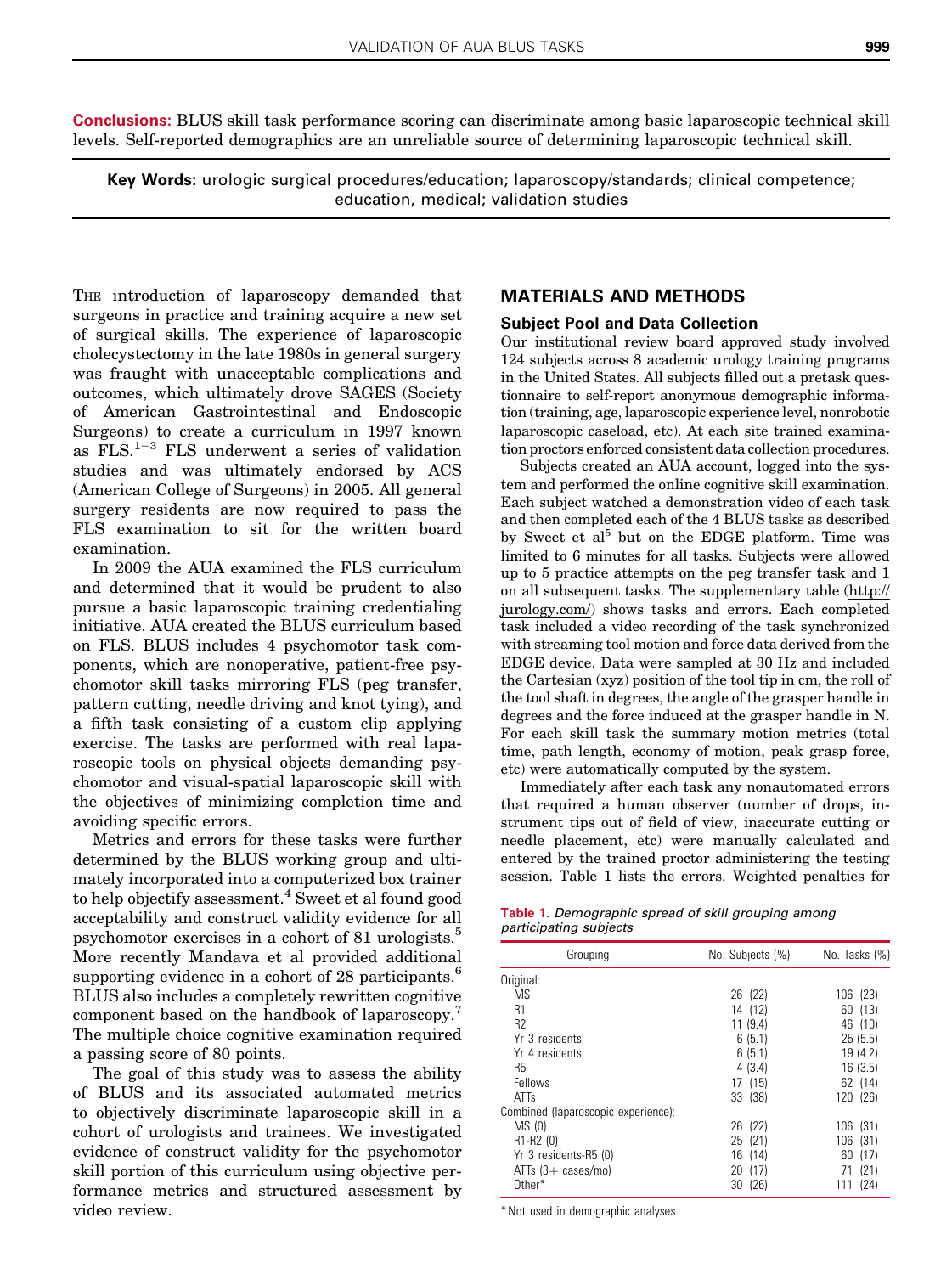errors that contributed to the EDGE score were determined a priori through a Delphi consensus process among the AUA BLUS committee. Relative severity was determined by providing each member with 100 severity points to distribute accordingly across the list of errors. They were tallied, presented, discussed and tallied a second time. Errors were weighted accordingly.

Data files were excluded if 1) a subject never completed the online multiple choice examination on the AUA website, 2) any data were marked invalid by the proctor or showed obvious signs of incompletion, or 3) an automated program flagged files as demonstrating sensor malfunctions. Figure 1 shows a sample of the typical methods to identify and remediate data integrity issues. Beyond these exclusions the data were not modified in any way.

#### Construct Validity

Skill Categories via Self-Reported Demographics. Selfreported demographics were used as grouping variables to establish representative skill sets according to traditional techniques for establishing categories of skills based on prior work.<sup>[5](#page-5-0)</sup> Training level or present status groups consisted of MS, R1-R5, fellows and ATTs. Selfreported laparoscopic caseloads were also solicited in 2 ways. Participants were asked to report the number of nonrobotic laparoscopic procedures that they had done per week in the last year. Participants were also asked to report the number of total nonrobotic laparoscopic procedures performed per month. These values were cross-tabulated to examine the consistency of self-reporting. Reports of a higher weekly caseload compared to the monthly caseload were taken as evidence of unreliable self-reporting.

The present status and monthly laparoscopic caseload variables were combined into groups, including MS, R1- R2, R1-R5 (each group with zero laparoscopic experience) and ATTs with 3 or more laparoscopic cases per month [\(table 1](#page-1-0)). This grouping allowed comparisons of groups with at least 15 subjects and 50 trials. Because

virtually no urological residents reported laparoscopic experience, the group was excluded from demographic based statistical analysis. A multicomparison test using 1-way ANOVA and the Tukey honestly significant difference criterion at  $p \leq 0.05$  were used to determine the ability to separate task metric means across the combined demographic skill categories.

Skill Level via Faculty Evaluations of Videos. A panel of 5 expert faculty urologists, including 1 each from 5 of the 8 training programs, evaluated a representative subset of task videos. Only peg transfer and suturing were selected for the representative subset. The videos showing the fastest, slowest and median task time in each of the combined demographic groups (MS and R1-R2 with zero laparoscopic experience, etc) were then selected to represent the spread in and across groups. This resulted in 24 videos (12 of peg transfer and 12 of suturing).

Faculty raters used the well validated GOALS survey too[l8](#page-5-0) domains appended with the pass/fail final question originally appearing in OSATS<sup>[9](#page-5-0)</sup> via a custom-built web based video display and survey tool (Zoho, Pleasanton, California). OSATS is a validated standard tool of technical skill assessment for open surgery, which uses structured surveys and a panel of faculty surgeons with expert domain knowledge. It includes a pass/fail checkbox. GOALS, which is OSATS applied to laparoscopic surgery, does not include the pass/fail checkbox. Construct validity was considered evidence that a test measured the intended construct. For example, our test (the BLUS task and scoring method) correctly distinguished and classified the skill level of a subject compared to the ground truth.

The order of the 24 videos was randomized for all raters. Reviewers were blinded to the identity of the subjects whose videos they reviewed and to the scores of other reviewers. The Cronbach a was considered to indicate the measure of concordance of faculty panel scores



Figure 1. Cumulative plots of grasper angle vs grasper force for left and right hands on peg transfer  $(A)$  and suturing  $(B \text{ and } C)$  tasks. Visible anomalies include outliers (1) and incorrectly signed data (2) in some recordings. Key shows frequency of occurrence heat map. Yellow indicates highly frequent observations. Dark red indicates extremely rare observations.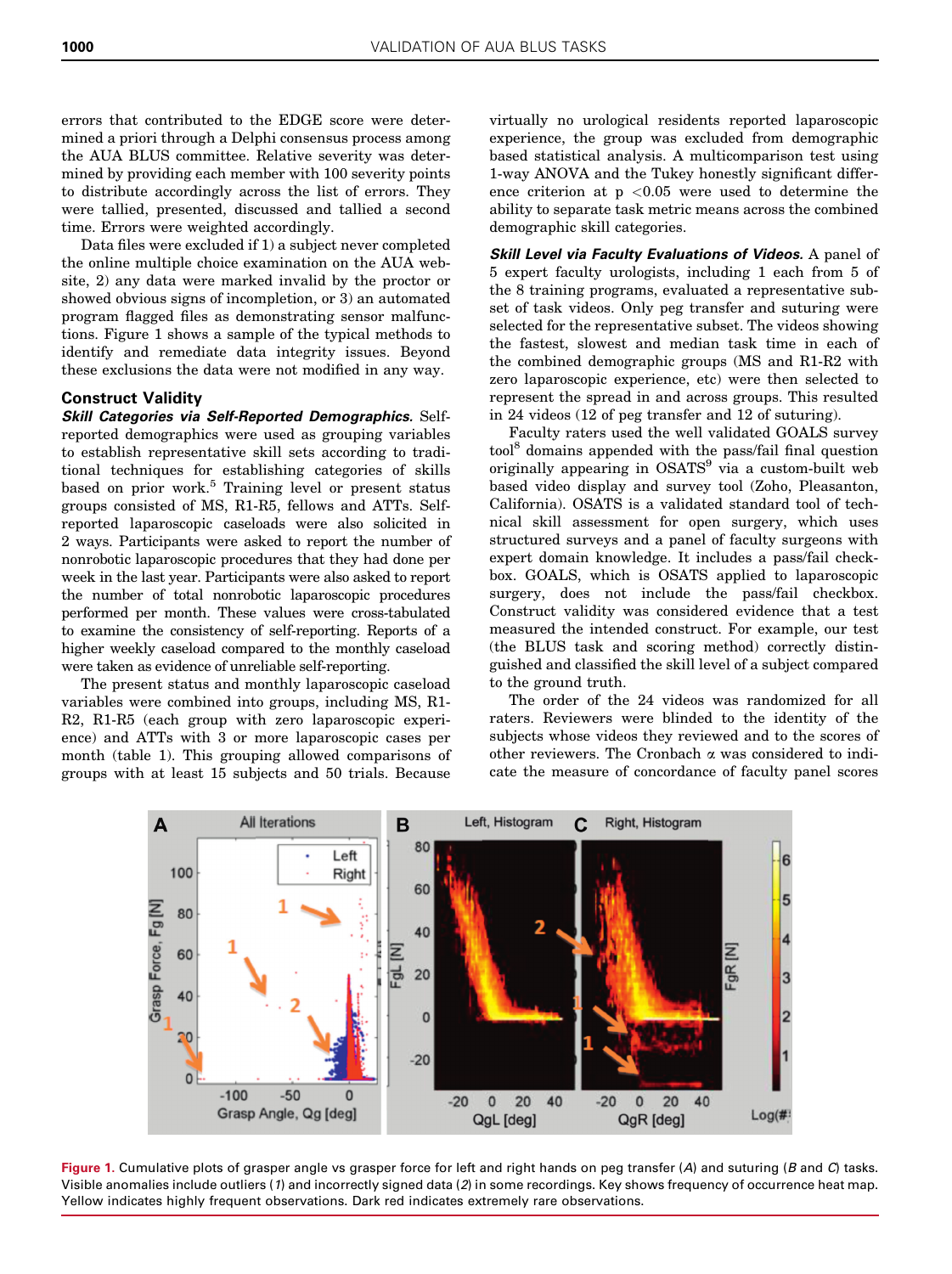<span id="page-3-0"></span>with a threshold of 0.9 indicating excellent agreement, 0.7 indicating good agreement and levels at or below 0.5 indicating poor, unacceptable levels of agreement.<sup>10,11</sup> The mean combined global GOALS ratings of the panel were considered the ground truth measure of the technical skill shown in each video.

#### RESULTS

A total of 454 complete trials from 117 participants were used for this study, including 110 of peg transfer, 110 of pattern cutting, 115 of suturing and 119 of clip applying. [Table 1](#page-1-0) shows the self-reported demographic spread among all tasks included in the study. For 7 subjects a total of 52 trials were excluded from the original 506 recordings of 124 subjects, including 37 (7.3%) due to proctor error during recording and 15 (3.0%) due to corrupted sensor data.

Self-reported demographics revealed internal inconsistencies. Cross-tabulation of self-reported caseloads showed disagreement between weekly and monthly categories for at least 25% of all subjects (table 2). For example, it is impossible to perform 1 or 2 cases per week and 1 or 2 cases per month. Only monthly caseloads were used on subsequent analyses. Cross-tabulation of present status and selfreported monthly caseloads indicated a dearth of laparoscopic experience among the urologists in our subject pool, even among some ATTs (table 3).

The separation of means and overall trends for task metrics across the combined skill groups was strongest for task time ([fig. 2](#page-4-0)). Given the multicomparison test results at  $p < 0.05$ , only the suturing task provided significantly different means between the expert group of ATTs with 3 or more laparoscopic cases per month and all other skill levels. Peg transfer and pattern cutting did so for 2 other skill levels (R1-R2 and MS with zero laparoscopic experience). Clip applying only differed significantly for MS with zero laparoscopic experience.

The interrater reliability of ratings among the 5 faculty experts was excellent ( $\alpha = 0.95$ ). Correlations between faculty scores and task metrics showed good to excellent agreement in the majority of cases [\(table 4](#page-4-0)).

#### **DISCUSSION**

Overall the data from this study provides moderate construct validity evidence for the ability of the

Table 2. Self-reported nonrobotic laparoscopic caseload

| No.            |    | No. Cases/Mo. (No. subjects) |         |                |  |  |
|----------------|----|------------------------------|---------|----------------|--|--|
| Cases/Wk       |    | $1 - 7$                      | $3 - 5$ | Greater than 5 |  |  |
| 0              | 17 |                              |         |                |  |  |
| $1 - 2$        | 16 |                              |         |                |  |  |
| $3 - 5$        |    |                              |         |                |  |  |
| Greater than 5 |    |                              |         |                |  |  |

Table 3. Self-reported nonrobotic experience by current status

|                         |    | No. Cases/Mo |                 |                   | No. FLS Experience |                |                             |        |
|-------------------------|----|--------------|-----------------|-------------------|--------------------|----------------|-----------------------------|--------|
|                         | 0  |              | $1 - 2$ $3 - 5$ | Greater<br>than 5 | None               | Heard<br>of It | <b>Tried Parts</b><br>of It | Passed |
| <b>MS</b><br>Residents: | 26 | 0            | U               | 0                 | 12                 | 13             |                             |        |
| R1                      | 14 | Ŋ            | N               |                   |                    |                | 3                           |        |
| R <sub>2</sub>          |    | U            | N               |                   |                    | ĥ              |                             |        |
| Yr 3                    | 6  | Ŋ            | N               | Λ                 |                    | 2              | 3                           |        |
| $Yr$ 4                  | 6  | N            | U               |                   |                    |                | 2                           |        |
| <b>R5</b>               | 4  | Λ            |                 |                   |                    | 3              |                             |        |
| Fellow                  | 17 | Λ            |                 |                   |                    | 10             | 3                           |        |
| AII                     | 6  |              |                 | 9                 | 5                  | 15             | 8                           | 5      |

BLUS technical skill examination to discriminate among laparoscopic basic skills. Two approaches were used, including self-reported demographic information and a blinded video review. In the demographic approach our choice of monthly caseload and present status as grouping variables aimed to conservatively separate skill levels and provide a balanced distribution in each group ([table 1](#page-1-0)). This resulted in clear trends in favor of construct validity between these skill categories based on combined groupings and task metrics, most notably task time [\(fig. 2](#page-4-0)). However, only the suturing task provided a complete statistical separation of means for all skill levels with this approach.

The use of validated structured survey instruments such as GOALS and OSATS on individual task videos provided an alternative means to establish a ground truth skill rating. This approach obviated many challenges of demographic based skill groupings and provided excellent reliability  $(\alpha = 0.95)$ . The drawback of this approach is that it is more resource intensive and challenging to scale to large data sets such as all 454 skill task videos in our existing database. Our analysis was limited to only 24 videos of the peg transfer and suturing tasks. Derived from the minimum, median and maximum task times in each demographic grouping, these tasks and videos were assumed to be most representative of the core skill set [\(fig. 3](#page-5-0)).

Given these assumptions, BLUS task metrics provided strong evidence of construct validity via good to excellent correlations between task metrics and faculty video ratings ([table 4\)](#page-4-0). Based on this finding the complete set of 454 skill task video recordings for this study is currently undergoing blinded video review using C-SATS. $12-15$  $12-15$  $12-15$  C-SATS is a crowd sourced version of OSATS that was shown to be statistically concordant in skill evaluation when replacing a small panel of authoritative experts (faculty surgeons) with a large anonymous crowd in certain situations.

Our results also provide 2 surprising observations. Faculty scores showed a moderate but significant negative correlation with errors (better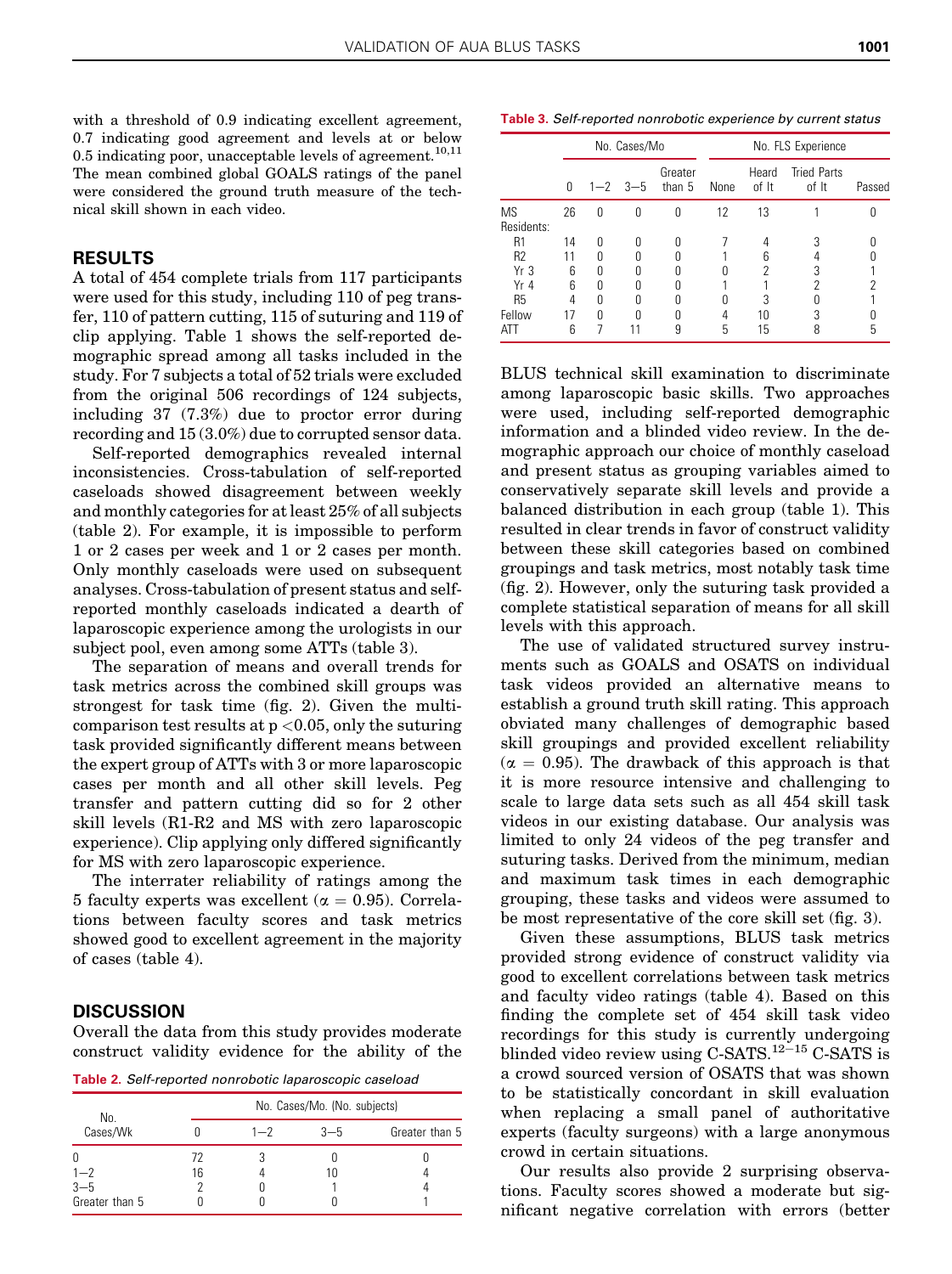<span id="page-4-0"></span>

Figure 2. Construct validity results of self-reported demographic based skill groupings and task time, including peg transfer (A), cutting  $(B)$ , suturing  $(C)$  and clip application  $(D)$ .

scores had fewer errors) for the peg transfer task but the opposite was true for suturing. Blinded faculty video ratings effectively favored speed and rewarded errors in suturing tasks (table 4). Additionally the correlation between task time was stronger for suturing than for peg transfer. Of the 4 BLUS tasks suturing is perhaps the most clinically relevant and complex one. If this task is indeed valid, these data suggest that attending surgeons may in fact reward speed over accuracy de facto during a blinded video review despite the explicit emphasis on accuracy in GOALS or OSATS domains. This may highlight a fundamental limitation in the suturing task or in the widely used blinded video review methods. Without improving the integrity of accurately tracking errors (eg by instrumented means vs proctor observation) or considering improved suturing tasks our existing data cannot fully clarify this surprising finding.

This study revealed many limitations in our methodology of performing validation research. Self-reported data about caseload, training level, status or age are often relied on to establish categories of skill, eg the FLS program. $2,3$  Such demographically derived categories of skill proved unsuitable to evaluate the construct validity of our

Table 4. Correlation of faculty scores to task metrics in 12 videos each

|                              | Peg Transfer |         | Suturing         |         |  |  |
|------------------------------|--------------|---------|------------------|---------|--|--|
|                              | Pearson R    | p Value | Pearson R        | p Value |  |  |
| EDGE overall score           | 0.95         | 0.00    | 0.95             | 0.00    |  |  |
| Time                         | $-0.91$      | 0.00    | $-0.95*$         | $0.00*$ |  |  |
| Tool path                    | $-0.95$      | 0.00    | $-0.81$          | 0.00    |  |  |
| Movement count:              |              |         |                  |         |  |  |
| By speed                     | $-0.94$      | 0.00    | $-0.72$          | 0.01    |  |  |
| By grasps                    | $-0.87$      | 0.00    | $-0.87$          | 0.00    |  |  |
| Jerk cost                    | $-0.63$      | 0.03    | $-0.82$          | 0.00    |  |  |
| Motion economy (mean speed)  | 0.62         | 0.03    | Not significant* |         |  |  |
| Grasp force variance $+$ max |              |         | Not significant* |         |  |  |
| Errors                       | $-0.68$      | 0.02    | $0.62*$          | $0.03*$ |  |  |

\* Notable results for discussion.

data. This is further confounded by confusion and different protocols regarding what represents counting a case during residency. The current study indicates a significant rate of self-contradictory reporting as evidenced by the mismatch between weekly and monthly laparoscopic caseloads in more than 25% of subjects [\(table 2](#page-3-0)). The specific wording of the weekly caseload questionnaire may have added to this discrepancy. Such observations underscore the need for hard metrics (eg those extracted from medical records or direct measurements) in favor of self-reported counterparts.

Finally, despite coordinated efforts across 8 geographically distinct centers to recruit urological laparoscopic surgeons our data indicate that few urology residents and fellows have much laparoscopic experience ([table 3\)](#page-3-0). This presents yet another challenge for demographic based construct validity. More importantly it underscores the need for the BLUS tasks, examination and curriculum. Urology residents continue to experience fewer laparoscopic cases due to various factors (eg caps on resident working hours and the increasing popularity of surgical robots). Yet laparoscopic surgery remains an important part of the urological surgical skill set and it is the basis of fundamental robotic surgery.

Human error among examination proctors contributed to the majority of data exclusions despite uniform proctor training and experimental protocols. Moreover the accuracy of proctor reported task errors may be questionable, given several observed inconsistencies during a review of approximately 50 videos and comparison to tallied errors. This may undermine the observation noted that faculty reviewers may reward errors for the suturing task.

However, the stronger correlation between faculty scores and task time remains unchallenged. While the concordance among faculty was high  $(\alpha = 0.95)$ , it was not perfect. Faculty raters remain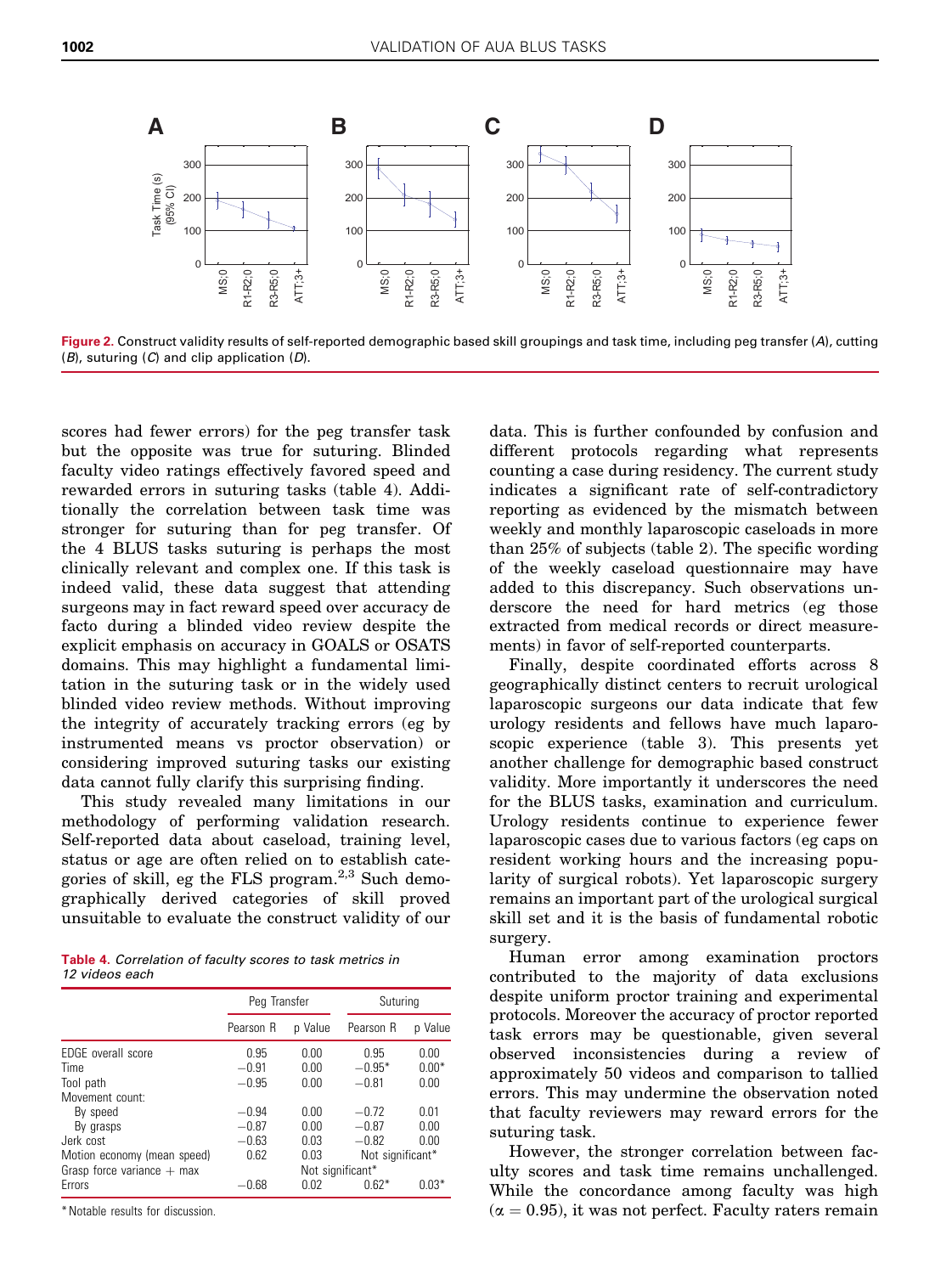<span id="page-5-0"></span>

Figure 3. Selection of representative videos to establish ground truth skill categories as rated by faculty panel, including peg transfer (A), cutting (B), suturing (C) and clip application (D). Imposed time limit for all tasks was 360 seconds. Maximum (max), median (med) and minimum (min) task times were taken from each combined skill category. Only peg transfer and suturing were adopted for faculty review.

prone to human limitations, including finite attentional resources (eg our web interface recorded that not all faculty raters viewed all videos in their entirety) and inconsistencies in subjective evaluations (eg different scores were given for the same video by the same rater). Collectively all of these observations motivate the use of more objective means of assaying skill metrics. One possible alternative would apply instrumented tissues to provide consistent, objective, automated measurements and obviate the need for human proctors to enter errors.

The lack of any standardized assessment to certify even basic laparoscopic skills puts urology behind other similar specialties, which are all trending toward standardized means of assessment. As with any other high stakes examination (ie written boards) we expect BLUS to evolve as technical requirements, trends and continuous data from the examination help shape it with time. We believe that these data and prior results<sup>5,6</sup> provide enough evidence to justify the launch of a pilot program that is not tied to credentialing across residency programs so that we can answer the core question of how performance correlates with

proficiency across graduating residents or other providers who are performing laparoscopic procedures. Then and only then would we advocate its use for actual high stakes testing and credentialing.

#### **CONCLUSIONS**

The BLUS peg transfer and suturing skill tasks showed good construct validity based on a consensus of established objective metrics and blinded video review by the expert faculty panel. All 4 skill tasks showed evidence of construct validity using demographically derived skill categories. However, physician self-reported demographics such as case volume proved inaccurate. Performance benchmarks based on such self-reported demographic data are questionable. When possible, the use of automated systems and sensors may improve the quality of data collection and analyses for stronger validation science in surgical simulation. Data from this work and prior results justify a pilot study across residency programs to determine whether the examination can predict the proficiency of graduating residents.

### REFERENCES

- 1. Derossis AM, Fried GM, Abrahamowicz M et al: Development of a model for training and evaluation of laparoscopic skills. Am J Surg 1998; 175: 482.
- 2. Fried GM: FLS assessment of competency using simulated laparoscopic tasks. J Gastrointest Surg 2008; 12: 210.
- 3. Peters JH, Fried GM, Swanstrom LL et al: Development and validation of a comprehensive program of education and assessment of the basic fundamentals of laparoscopic surgery. Surgery 2004; 135: 21.
- 4. Kowalewski TM, White LW, Lendvay TS et al: Beyond task time: automated measurement augments fundamentals of laparoscopic skills methodology. J Surg Res 2014; 192: 329.
- 5. Sweet RM, Beach R, Sainfort F et al: Introduction and validation of the American Urological Association Basic Laparoscopic Urologic Surgery Skills curriculum. J Endourol 2012; 26: 190.
- 6. Mandava SH, Liu J, Maddox MM et al: Stratification of expert vs novice laparoscopists using the Basic Laparoscopic Urologic Surgery (BLUS) curriculum at a single institution. J Surg Educ 2015; 72: 964.
- 7. Collins S, Lehman DS, McDougall EM et al: AUA BLUS Handbook of Laparoscopic and Robotic Fundamentals. Linthicum: American Urological Association 2015.
- 8. Vassiliou MC, Feldman LS, Andrew CG et al: A global assessment tool for evaluation of intraoperative laparoscopic skills. Am J Surg 2005; 190: 107.
- 9. Martin J, Regehr G, Reznick R et al: Objective Structured Assessment of Technical Skill (OSATS) for surgical residents. Br J Surg 1997; 84: 273.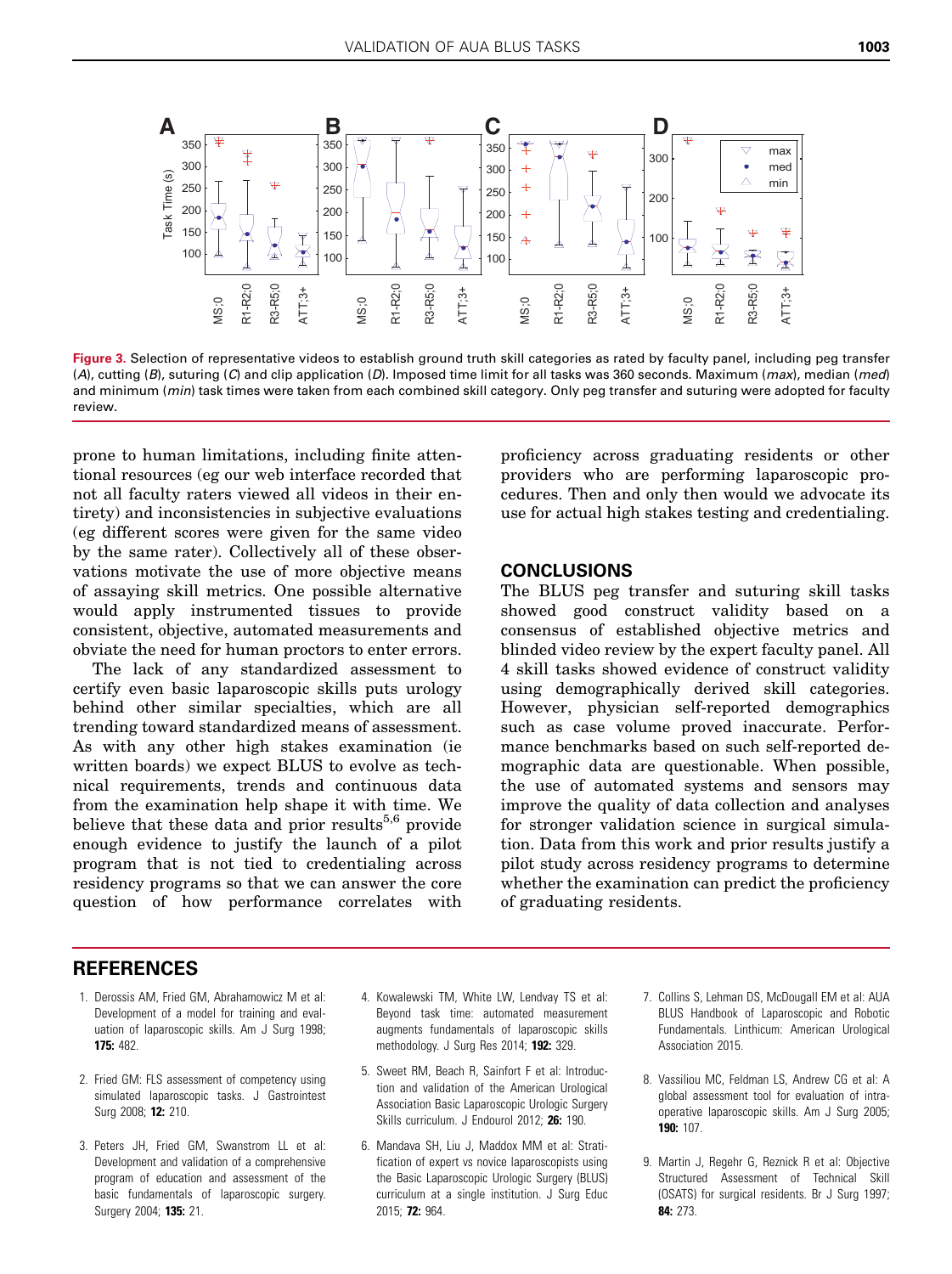- <span id="page-6-0"></span>10. Cronbach LJ and Shavelson RJ: My current thoughts on coefficient alpha and successor procedures. Educ Psychol Meas 2004; 64: 391.
- 11. Hayes AF and Krippendorff K: Answering the call for a standard reliability measure for coding data. Commun Methods Meas 2007; 1: 77.
- 12. Chen C, White L, Kowalewski T et al: Crowd-Sourced Assessment of Technical Skills: a novel

method to evaluate surgical performance. J Surg Res 2013; 187: 65.

- 13. Holst D, Kowalewski TM, White LW et al: Crowd-Sourced Assessment of Technical Skills: an adjunct to urology resident surgical simulation training. J Endourol 2014; 29: 604.
- 14. Holst D, Kowalewski TM, White LW et al: Crowd-Sourced Assessment of Technical

Skills: differentiating animate surgical skill through the wisdom of crowds. J Endourol 2015; 29: 1183.

15. White LW, Kowalewski TM, Dockter RL et al: Crowd-sourced assessment of technical skill: a valid method for discriminating basic robotic surgery skills. J Endourol 2015; 29: 1295.

## EDITORIAL COMMENTS

The authors present a labor intensive study validating the AUA BLUS tasks, which together with a cognitive examination represent a curriculum comparable to FLS administered by ACS. The focus of this study was on validation of the 5 psychomotor tasks, which were able to discriminate basic laparoscopic skill levels among students, residents and faculty.

The ultimate goal of the BLUS program is not clear. Currently a passing score on FLS is required to sit for the written board examination in general surgery. Will the ABU (American Board of Urology) be receptive to a similar requirement? Issues such as cost will need to be addressed. Most importantly the reality is that conventional laparoscopy has

The AUA funded this study with the purpose of creating a validated curriculum including psychomotor skills in traditional laparoscopy similar to the FLS curriculum, which is widely used by general surgeons. The BLUS project is the first step toward that goal. Four exercises were selected, including peg transfer, pattern cutting, needle driving and knot tying. A panel of 5 expert faculty urologists drawn from 5 of the 8 training programs evaluated a representative subset of 24 task videos (peg transfer and suturing) from the total of 454 skill task video recordings. The BLUS peg transfer and suturing skill tasks showed good construct validity. C-SATS is currently used for blinded review of all 454 skill task video recordings. Reporting these results would have added to the usefulness of this study. There

generally been abandoned in favor of robotic surgery. Even technically simpler procedures such as adrenalectomy and nephrectomy are being performed robotically at many centers. As such how relevant is or will BLUS be going forward for our trainees? The real question, one that I hope the investigators will pursue, is whether the psychomotor tasks of BLUS can be used to assess robotic urological skills. I believe that the cognitive examination should be so used.

> Jeffrey A. Cadeddu Department of Urology University of Texas Southwestern Medical Center Dallas, Texas

was a significant lack of self-reported laparoscopic experience even among the attending urologists in this study.

The increasing use of robotic assistance in the United States for minimally invasive urological surgery will result in a further decrease in laparoscopic expertise without robotic assistance among urologists. However, basic laparoscopic skills are an important prerequisite for safe robotic surgery. We must continue to develop a validated psychomotor skill curriculum for laparoscopic and robotic urological surgery.

> Chandru P. Sundaram Department of Urology Indiana University School of Medicine Indianapolis, Indiana

## REPLY BY AUTHORS

The shift from laparoscopy to robotics is undeniable. However, the development and demonstration of basic laparoscopic skills remain important. The

upcoming multispecialty fundamentals of robotic surgery curriculum that is currently undergoing validation trials will be the next obvious step.